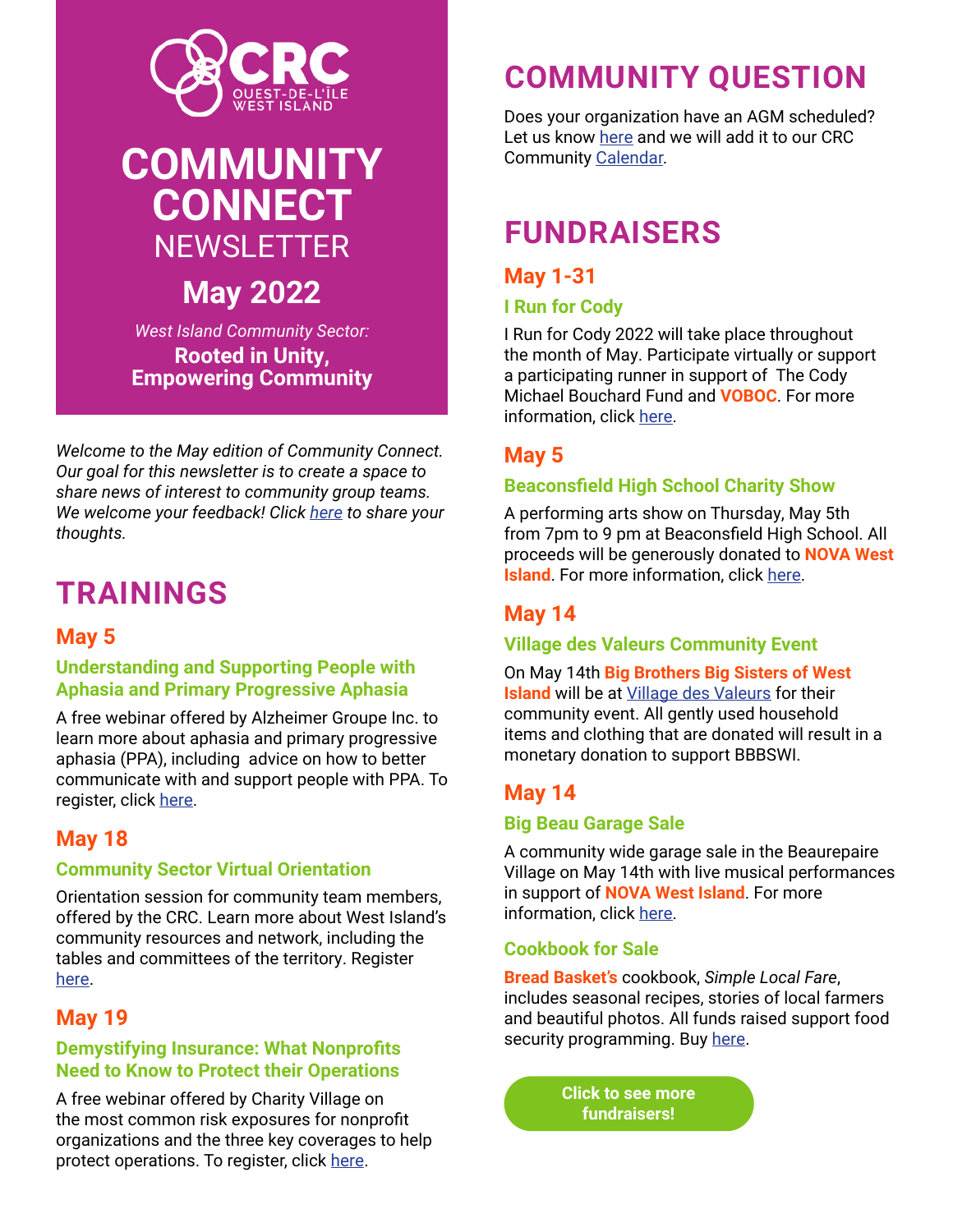# **EVENTS**

### **May 5, 12 & 26**

#### **Director Meet-Ups**

An online space for directors of community organizations to meet, chat, ask a question or share an idea. Hosted by the CRC. [Join us when you can!](https://crcinfo.ca/wp-content/uploads/2022/04/May-invite.jpg)

### **May 19-21**

#### **Discovering Caregiving through Art Therapy**

Visit the Centre Culturel Georges-Vanier to view an exhibition of paintings created by participants in the Alzheimer Society of Montreal's art therapy group for caregivers. For more information, click [here](https://www.ccgv.ca/).

### **May 20, 27 & 28**

#### **Community Kitchen**

Bread Basket offers community kitchens which are groups of people (4 to 6), accompanied by a kitchen animator, who, together, prepare a balanced, appetizing and economical meal in three steps (cooking, eating and sharing portions). To register: contact [corbeilledepain@gmail.com](mailto:corbeilledepain%40gmail.com?subject=) / (514) 894-5850.

### **May 22**

#### **Garden Tour**

Join West Island Citizen Advocacy on a self-guided tour of 12 beautiful gardens in Beaconsfield, along with a scavenger hunt, prizes, and a tea party to end the day! By car, bike, or on foot, don't miss this inspiring event! For tickets, click [here.](www.volunteerwica.com)

### **May 28**

#### **Marchethon Angelman du Québec**

A walk to raise awareness about Angelman Syndrome. For more information, click [here](https://facebook.com/events/s/marchethon-angelman-du-quebec/265763262410455/).

## **May 29**

#### **Montreal Walk for Alzheimers**

Join the Alzheimer Society of Montreal for the 18th annual Montreal Walk for Alzheimers. For more information, click [here](https://imakeanonlinedonation.org/socalzh/campaign/marche?OrgName=socalzh&CampaignName=marche&fbclid=IwAR022fKtcJyckh40yE02sJ8JF4gkPvDdIQtw4Lq-xj4j5e2DPFd3y5W3_bI&utm_source=newsletter_534&utm_medium=email&utm_campaign=marchons-pour-l-alzheimer).

> **Click to see more [community events!](https://crcinfo.ca/calendars/#tab-eventsandworkshops)**

# **JOB POSTINGS**

**[Day Camp Animators](https://crcinfo.ca/wp-content/uploads/2022/04/2022-Instagram-SM-Summer-Job-Postings-Eng-HR-scaled.jpg) WIAIH** 

**[Street Outreach Worker](https://crcinfo.ca/wp-content/uploads/2022/04/Offre-demploi..pdf)** AJOI

> **[Housekeeper](https://crcinfo.ca/wp-content/uploads/2021/11/West-Nette-EN-NOV.pdf)** West-Nette

**[Click to see more](https://crcinfo.ca/jobs/)  community jobs!**

# **VOLUNTEERISM**

Volunteer West Island now has a new collaborative and engaging way of recruiting volunteers for non-profit organizations. Every 3 months VWI will send out a Google form to help understand the current needs of our local volunteer recruitment. To access the form and to let them know about your non-profits needs for volunteers please email [volunteers@volunteerwestisland.org.](mailto:volunteers%40volunteerwestisland.org?subject=)

## **May 27**

#### **Volunteer West Island's AGM**

Volunteer West Island would like to invite you to its AGM at 11am on ZOOM. Hear about the incredible things the West Island Community has accomplished and what's to come next! Confirm your attendance at [info@volunteerwestisland.org](mailto:info%40volunteerwestisland.org?subject=).

Does your community organization need volunteers? Are you interested in volunteering at a local organization? Click [here](https://crcinfo.ca/wp-content/uploads/2022/01/VWI-Flyer.pdf) for more information from Volunteer West Island.

**Bread Basket** is in need of volunteers for a variety of activities. Fill out the volunteer application form [here](https://docs.google.com/forms/d/e/1FAIpQLSczb-LdFLwYdG9SHMjGcUNT9OmWneNgzMT2WR-OgS-k5YE2zQ/viewform).